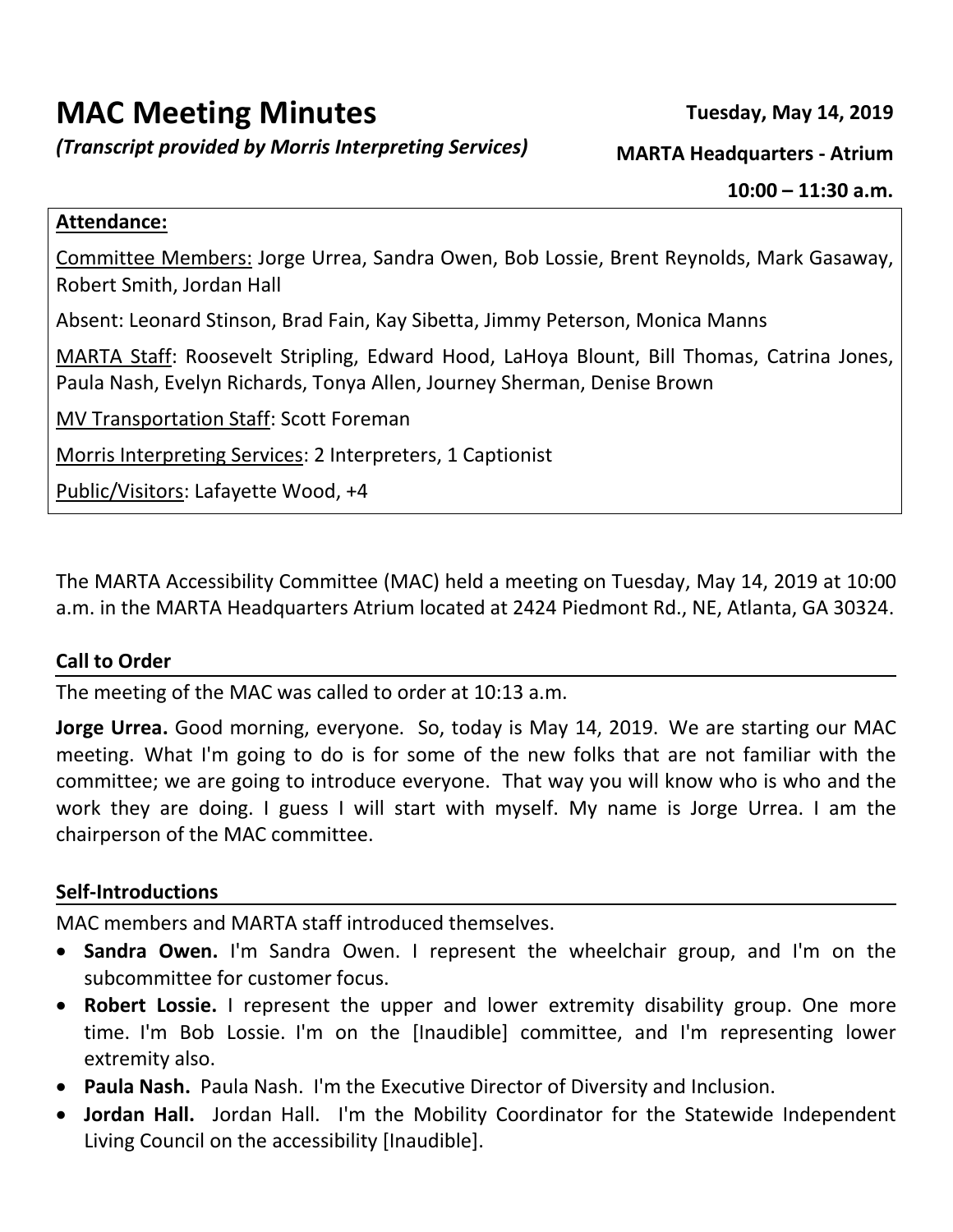- **Brent Reynolds.** Brent Reynolds. I'm representing the blind community; and I'm on the Appeals Subcommittee.
- **Mark Gasaway.** Mark Gasaway. I represent the deaf/blind.

## **Chairperson Updates**

**Jorge Urrea.** All right, I want to -- this is where I'm going to update you guys with some of the projects. I think as of this morning we have [Inaudible] people from the subcommittees to give us updates on what we have been doing. The subcommittees have been meeting every time they need to meet. They have been working to find problems and see how we can solve them; and at this point I want to talk about something that has been happening. It was a problem that we are working on the mobility bus system last week and the week before, and Sandra is really familiar with that situation. I think that at this point I would like her to give us an update on what has been happening with people who use the system, and then later Mark can give us more updates on what is happening and how MARTA can fix situations like that. My big concern is that I understand problems can happen over time. We have to be prepared for situations like that in the future. I would like to hear from Mark on what we can do. If it is something we can help you guys with, we are willing to do that. So, I'm going to just let Sandra give us a brief version of what happened.

## **Subcommittee Updates**

**Customer Focused Subcommittee:** Members – Kay Sibetta (Chair), Mark Gasaway, Monica Manns, Sandra Owen

 **Sandra Owen.** Good morning. Are there any riders here that took trips in the last week and a half? Yeah. Okay. I took one as well and found out that there was a very unfortunate situation that occurred about a week and a half ago. I'm not sure if that is right on the dot. When I looked into it, I was told there was a ransomware attack. When that happened, none of the schedules were available. So, many of us were concerned because people, younger and older folks, were left out waiting for quite some time. The other concern that we have as well is during that same period of time -- and I found out that it is apparently still happening now -- drivers are waiting in the lounge for 3-hours, some up to 4 hours for vans to come in from shift; and brand new vans are on the lot. I rode a brand new van this morning. Apparently, there are vans that are new that haven't been fully processed yet that are on the lot and this is causing some trips to be, again, 3 and 4-hours late because drivers have to wait for those vans to come in. Then this morning on my ride I found out that the lifts -- and this actually happened. It didn't happen to me -- but the lifts on the new vans are not working properly. And there were at least two calls over the intercom on the van during the time I had my ride. So, what I'd like to do is to, number 1,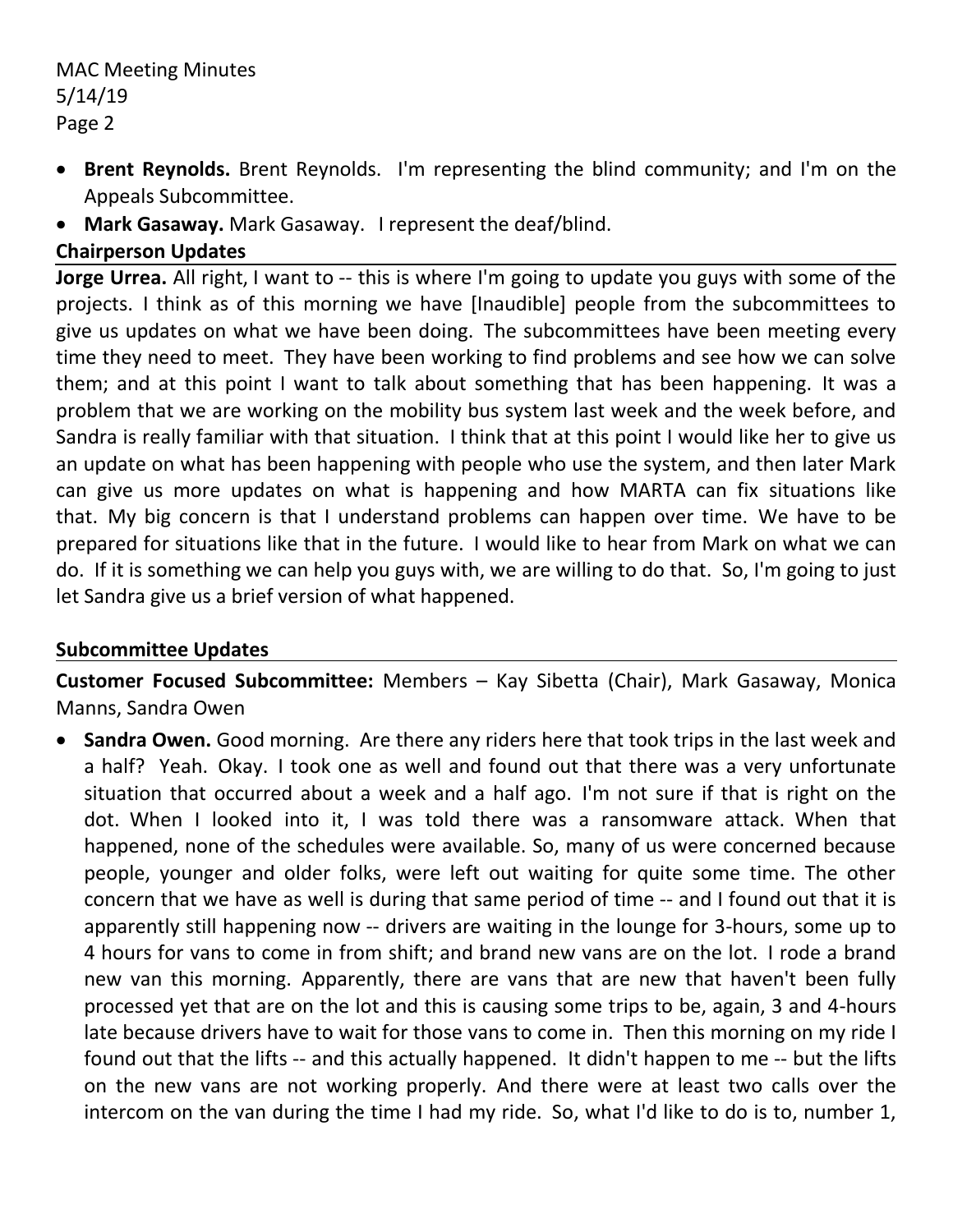have the folks here from staff who can speak to the ransomware, where we are on this? I know I got a call this morning letting me know when my ride would be there. So, that software must be working. So, I would like the status for all of us. First of all, what happened? What position were you put in because I know it must have been chaos and very difficult to get to the dialysis patients. Thirdly, what type of dialogue have you had looking at communication possibilities that could get the word out to the users so that we are aware of what is happening? And the two surveys we had for today, communication was an issue. So, I would appreciate feedback on that.

- o **Jorge Urrea.** Absolutely. So, let's continue with the agenda and if you guys, people from MARTA, can help us with some answers to these questions that would be great. So now I'm going to the item number 4 which is the subcommittees update. I would like each of the chairpersons of the subcommittees to give an update on what has been happening. Oh, it is [Inaudible].
- o **Sandra Owen.** Our subcommittee chair is leading a wonderful activity for our AARP at Georgia State stadium right now. So, we [Inaudible]. We were not able to meet this time. What we have done in the interim is to carefully read through the two surveys that were sent out to the [Inaudible] and the quality of service survey. We have identified the 3 areas we are accountable for, education, assessment and outreach. Those feedback issues the users gave for those areas. [Inaudible]. Here I am. We were not able to meet this particular time for our subcommittee. However, we have communicated. We took the two surveys that all of us received in the minutes and have reviewed those and identified areas that fall into our 3 responsibilities of assessment, education, and outreach. And we will have the report to give to the committee at our next meeting. I must also add that the minutes were incorrect on our last meeting. I did not talk about bandwidth or research. And the area of our interest in working with Mr. Stripling in reviewing the user guide was not even included. So, please make note of those issues.

## **Appeals Subcommittee:** Members – Robert Smith (Chair), Brent Reynolds, Robert Lossie

- **Brent Reynolds**. The No-Show Appeals Subcommittee did not meet in March or April because there were no appeals. I had a friend that didn't receive a warning letter for April. The system is [Inaudible] the last time I talked to her maybe in June for no-show appeals. This is not related to the subcommittee. I know someone that works in the IT department. That [Inaudible] was a nationwide hack of the company that services the software that MARTA uses. So, it was not a MARTA-specific. It was nationwide. Every paratransit system in the country got hit.
	- o **Jorge Urrea.** Okay. Next will be Accessibility; but unfortunately, the chairman of the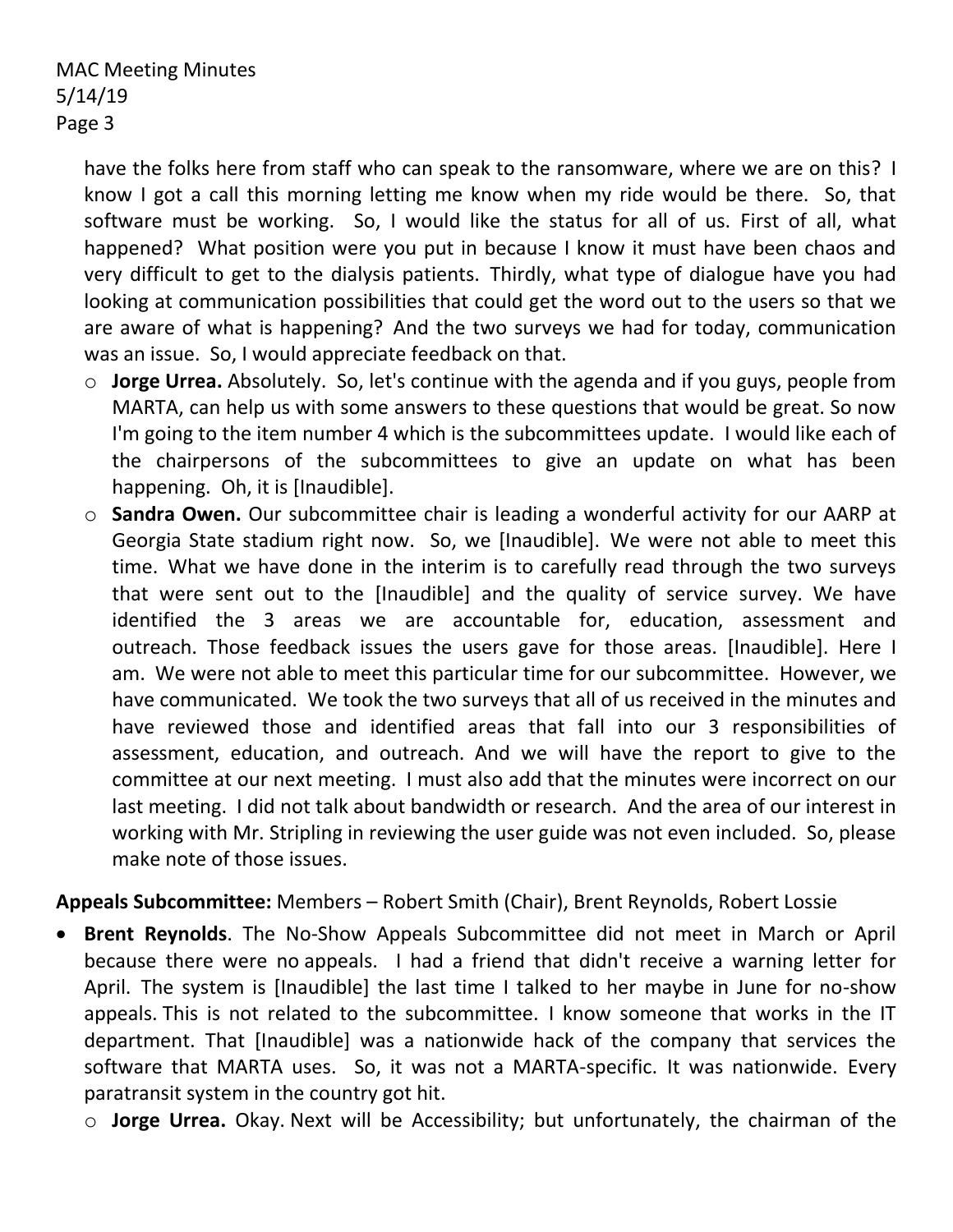> Accessibility Subcommittee is not here today. So, unfortunately, we will have to skip those updates. But the good news is, we have all of the folks from MARTA that can give the updates on [Inaudible]. That is something we will [Inaudible]. So, let's get moving and let's hear from the executive director's updates.

#### **Executive Director of D&I Updates**

**Paula Nash.** Actually, I don't really have any updates that are not going to get covered by the MARTA people. We will move into that. One thing I did want to talk about was the last time we met we talked about the Gwinnett County vote. I was going to give an update if the vote passed. It did not pass, so there is no need to go into what that means for mobility at this point in time. House bill 511 also didn't get passed. The other update I have is; I talked a little bit about staffing in the D&I Department. I hired the Administrator that will work closest with this group. She is actually in orientation. Oh, there. Stand up please. So, this is Denise Brown. And you all will be seeing quite a bit of her. She returned to MARTA. She actually has worked with this group before when it was EDAAC. Some of you might be familiar with Ms. Brown. Thank you.

- **Jorge Urrea:** Okay. So, the next step is for the MARTA updates. So, just really happy to hear you guys are back.
- **Paula Nash.** Let us start with Mobility. We are starting with Avis.

#### **MARTA Updates**

#### **Catrina Jones, AVIS Project Manager**

Good morning. My name is Catrina Jones. I'm the Project Manager for Avis. The update hasn't changed much since the last meeting. However, we are 48 percent complete for the project. We are on schedule to complete by December 2021. We are still working on all east and west line stations. We have also started construction on south line stations; with the exception of airport. We just issued notice to proceed for the south line stations. We have approximately 1500 speakers installed out of the 5 thousand to be installed throughout the 38 rail stations.

- **Paula Nash.** For those that don't know, what exactly is AVIS?
- **Catrina Jones.** AVIS is the audio-visual systems update project. It includes the replacement of all of the electronic signs and speakers across the 38 rail stations within the MARTA system. We currently have approximately 158 signs. We are increasing that number to 325 signs. Speaker counts will include 5 thousand speakers across the system. We will have simultaneous messages across the signs and speakers. We will have better fonts and contrast on the signs for visibility, ease of visibility. We will include static bus route information on most of the buses. We will also include Amber alerts and weather alerts and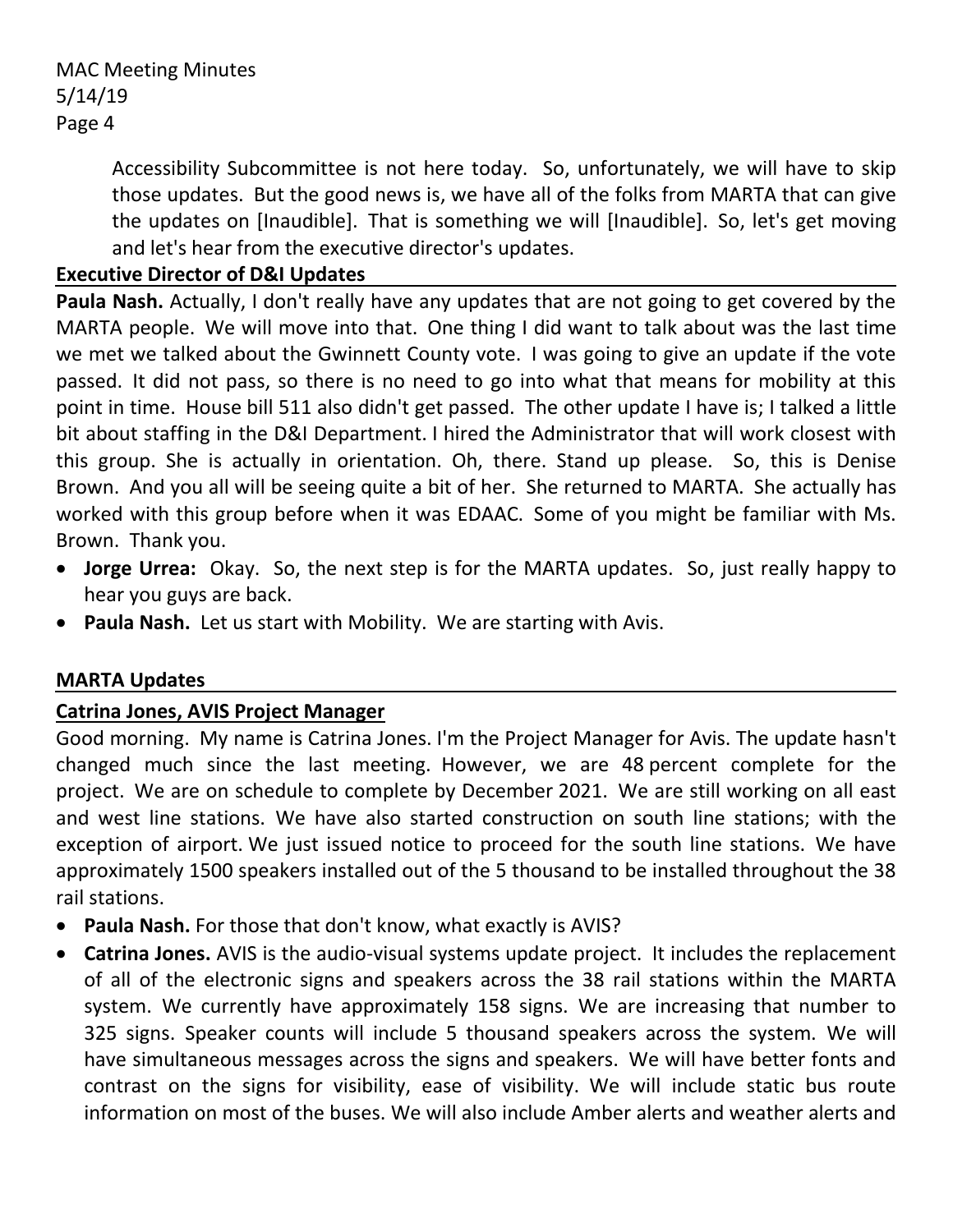emergency preparedness alerts. We will also have some advertisements on the signs. And as for the status, we are on schedule. The project is in good health. We are receiving state funding. We have received approximately 3.3 million of the \$30 million awarded. That concludes the update for the AVIS project. Thank you.

- **Jorge Urrea.** Thank you very much Catrina. Also, I want to point out something that since now the system or the Avis program is [Inaudible] I would like you guys to have the opportunity to look it up and let us know what you think and maybe give us some input about the system. If you see something that maybe could improve -- we had 48 percent. So, [Inaudible] updated or improved. We can do it. So, that would be great for people to have to opportunity to go over there.
- **Bob Lossie.** When it will be functioning? The signs are going up.
- **Catrina Jones.** The system that will drive the content on the signs has not been installed. It is still under development. We are aiming for a July 2019. The first station will be bank head station followed by the east and west line stations. Now while you will have better accuracy you won't have 100 percent accuracy because the Avis project is dependent upon the train control system upgrade project that is not yet completed. I am told the completion date is December 2019 for the train control upgrade project. I'm not certain that date is accurate as of this moment.
- **Paula Nash.** It is scheduled for December 2019. I have recently heard they may have to extend it to mid-2020.
- **Catrina Jones.** Thank you for that.
- **Robert Smith.** Good morning. I have a question. You mentioned that [Inaudible] reported to this project. What will be remaining to go together other than the AVIS system?
- **Catrina Jones.** The balance of the grant funding for Avis will go fully towards the Avis project. We can't be reimbursed until work is performed; that is why we haven't spent \$30 million. Project expenditures are at about \$12 million. We have to file reimbursements with the State and that takes some time.
- **Jorge Urrea.** Anybody else have a question?
- **Catrina Jones.** I do want to add that once we install the nuclear software we will install it in the network operations center. We will have Jorge schedule time for the MAC committee to come out and provide feedback on the actual layout, so we can make adjustments. That time is around July or August of this year before we roll it out.
- **Jorge Urrea.** Like we did last time. Something similar like with the [Inaudible].
- **Catrina Jones.** Right. Thank you.

## **LaHoya Blount, Customer Care Field Representative**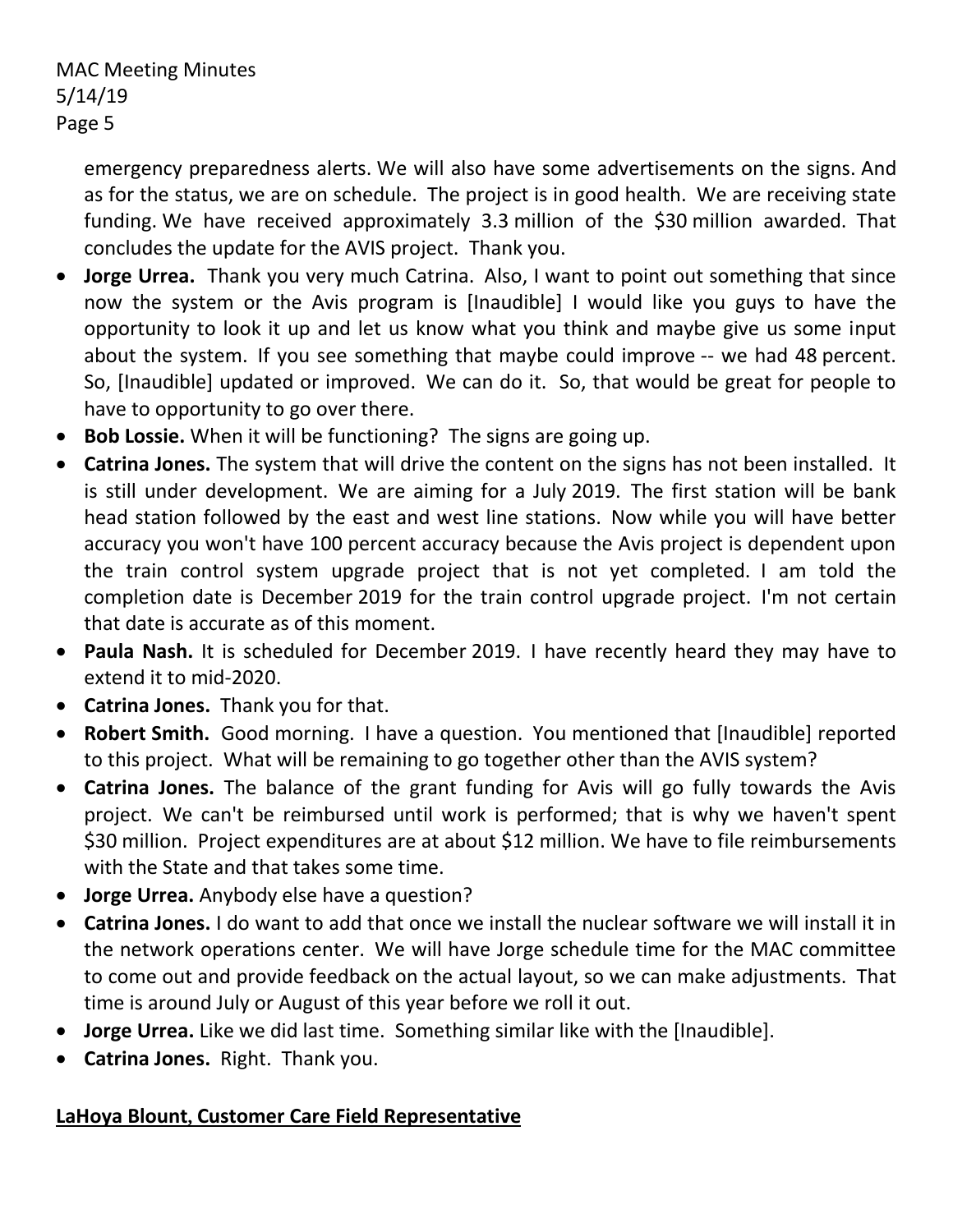Good morning. I will provide the customer complaints for March 2019. Authority-wide we received 870 complaints. 189 of those were ADA linked. 21.7 percent. Out of the 189, 94 were valid complaints. At 49.7 percent. Break down by department. Mobility received 157. Mobility maintenance received 13. Mobility reservations received 9. I'm sorry. Bus operations received 8. Facilities and Vertical Transportation received 1. Top complaint - all categories was late drop off. We received 41. Late pickups of 30 plus minutes, we received 25. We received 15 excessive time on van and 14 no shows. Tone of voice we received 5. Top non-mobility we received 4 pass ups. Change and canceled pick up no notice, 3. Incorrect reservations, 2. Won't let board we received 2. And we received one elevators and escalators. Accommodations. Authority-wide we received 81. Mobility received 33 out of the 81 and 40.7 percent. That concludes by report. Any questions?

- **Sandra Owen.** I remember the last meeting I asked if we could have this report prior to the meeting, so we could look at it and have questions for you. So, again, I would like to ask that we get this report when the minutes are sent to us by e-mail. I had one [Inaudible] 3 on the material as you look at the quality of service survey you are finding the same issues coming out of this survey. And that is mobility reservation issues. Another 3 late drop offs, late pickups, excessive time on van, and no show is a new one. But we are seeing this over and over again. The user responses to the quality of service survey. And very important under non-comments or complaints, change cancelation of pickup with no notice. That was found in the recent quality of service survey and incorrect information. What happens when you report the data and find the same thing in more than one survey? What is the action taken for remediation?
- **LaHoya Blount.** I will have to have someone from mobility answer those questions.
- **Brent Reynolds**. This is Brent Reynolds. You mentioned a certain percentage of the complaints were deemed to be valid. What makes a complaint invalid and what makes it valid.
- **LaHoya Blount.** The definition of valid is when the customer complaints and after the investigation is complete that everything the customer presented was indeed correct.
- **Brent Reynolds.** What invalidates a complaint? What makes a complaint not validated?
- **LaHoya Blount.** There could be a number of things. It could be incorrect information provided or received or it depends on the findings of whatever that particular complaint is.
- **MALE SPEAKER (?)**. Good morning. I would like to back up Ms. Owen's request. Who is the person in Mobility that deals with remediation, because it doesn't do us any good to come month after month and hear the same complaints being made without knowing what MARTA is doing to remediate these issues? I would like to ask the chairman if he would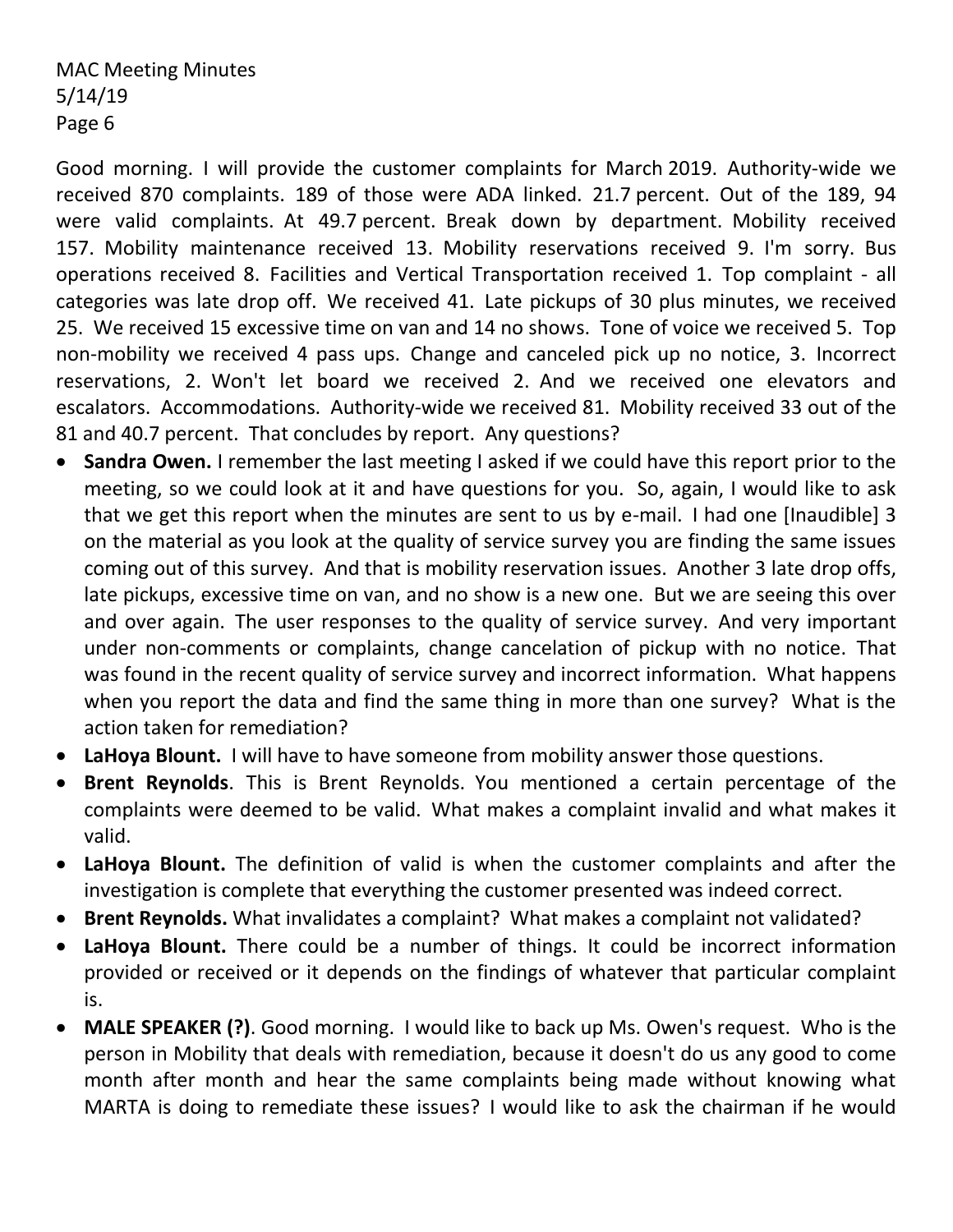make sure someone from MARTA will address this at the next meeting, so we can know what MARTA is doing for remediation of these complaints. Thank you.

 **Jorge Urrea.** To answer that, we have a report from Mobility right now, here today and they are going to answer questions and give us a report of what is happening and what they are trying to address to fix these complaints.

## **William (Bill) Thomas, Office of Vertical Transportation LaHoya Blount,**

Good morning everyone. I'm Bill Thomas from the Office of Vertical Transportation. We are currently modernizing the lion's share of our elevator and escalator equipment. I will give you a quick update. We have modernized 25 of our elevators. We have finished 13 of our escalators and we have 116 of those to do. We are currently working at Lakewood number 3. Vine City number 1, and North Avenue number 6 on elevators. I expect to turn Lakewood number 3 back to normal service by Friday evening. Escalator lines we are currently working at West Lake, Lenox, [Inaudible] park and Peachtree center. The next escalator to be finished is Peachtree Center 16. We are about 3 weeks away. I'm sorry. We are also working on escalators at, as I said, Lenox, at West Lake in Inman Park number 3, and Peachtree Center. We will continue to try to do roughly a dozen elevators a year. We will step up our crews starting in September to 6 escalator crews. We hope to do about 15 units a year going forward. The project runs through 2026 and as most big projects it started slow, but we are making great progress now. Any questions I would be happy to address.

- **Bob Lossie.** When the elevators are upgraded, what is done? They look the same except for, I think, they have the urine arms on them now and brighter lighting. They finished the walls.
- **Bill Thomas.** I have to say the elevators are a utilitarian asset. There is not a lot of aesthetic change. We put in a new LED lighting system. Everything electrically and mechanically on the unit is replaced. Most of the stuff is in excess of 30 years old. The commercial life is about 25 years. So, it is just in time. As it goes, the fixtures are new. The pump unit for the control and all of the wiring and the door operating equipment. Most of our elevator problems are somehow door related, about 65 percent. It is refurbished. To fight graffiti we have been [Inaudible] with a rough finish. It has been pretty effective because that is something very difficult to address. We have only done 25. You are going to see quite a bit more. We have one elevator to go in North Avenue and all of them will be finished. All of the elevators at West Lake and West End and Ashby, College Park, East Point, Oakland City, those units have all been finished. The elevator portion is complete.
- **Sandra Owen.** How are you informing or reaching out to the mobility users of those elevators, so they know what the schedule is?
- **Bill Thomas.** On social media, we are posting every day where we are at and what we are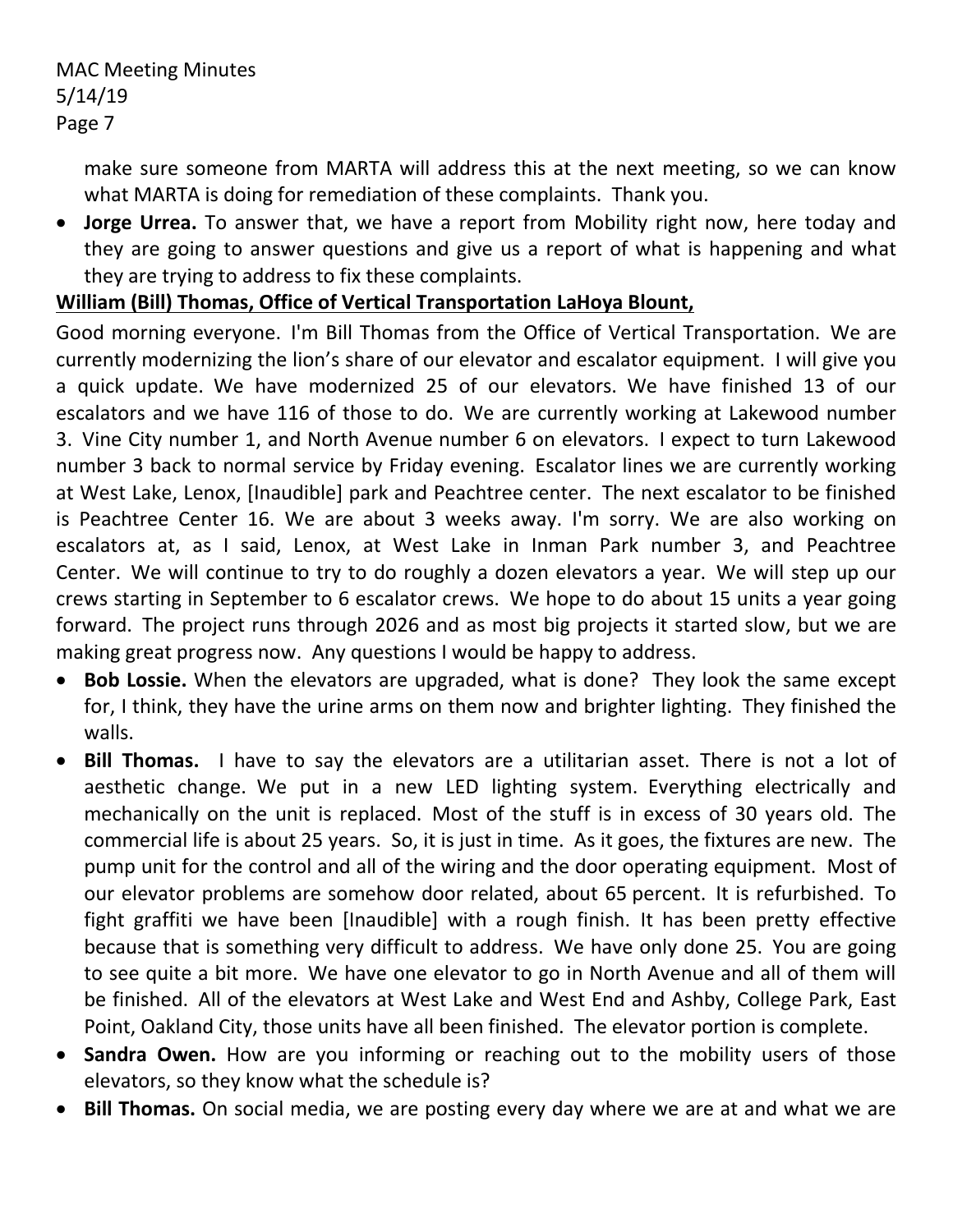doing?

- **Sandra Owen.** Is it on the website for MARTA?
- **Bill Thomas.** To my knowledge it is, yes.
- **Lafayette Wood.** I have a question. When you started this project, did you ever decide to put in an oral component into the elevators so people who can't see would be able to know that especially at 5 points where you have 3 levels but at other stations where you know you are definitely on the platform level or at the entry level where the bus is like one or two or whatever. Has that ever been considered when this project was taken on?
- **Bill Thomas.** As part of ADA, we have braille on all of the push buttons. There is a handsfree phone device that is activated. You do have a push button. There is a message to inform you what is going on. Radio speaks to you through the speaker in the car.
- **Lafayette Wood.** That is great but not everybody can read braille. The audio component makes it totally accessible for those that cannot see. I was wondering if that was taken into the consideration? Was the committee asked for their input prior to putting this whole thing together? Because you would have gotten that response from the committee had the committee been asked for their input. This is something that is very important going forward when MARTA takes on these big projects; and I know MARTA is sensitive about being ADA compliant. There may be things not covered and MARTA may be doing the minimum instead of more than the minimum. Going forward, especially on a project like this, it would have been great to have an audio component in the elevator rather than just the braille. Thank you.
- **Bill Thomas.** Any other questions?
- **Brent Reynolds.** Going on what Mr. Woods was saying, I would like to add that the audio component when the door is opening to the elevator, there should be a voice announcement that would say what that elevator is; the concourse level, or in the case of 5 Points, one elevator goes all the way from the lowest level all the way to the Street level. Others just go one level. So, it would be nice if those things could be identified verbally.
- **Bill Thomas.** Well a voice annunciator, I believe, is what you are speaking about. MARTA takes these things seriously. We went by the ADA guidelines. Typically, on a two-stop elevator a voice annunciator is not required. ADA served as our director.
- **Mark Gasaway.** Thank you so much. My name is Mark Gasaway. I am speaking through my interpreter this morning. I'm not happy with what I'm hearing regarding the audio and the braille. Those components that are used. You know, I see a lot of people walking around. They may be blind, using braille. And those audio components can help people who are blind. And for deaf people, you know, we read the signs. We see what is going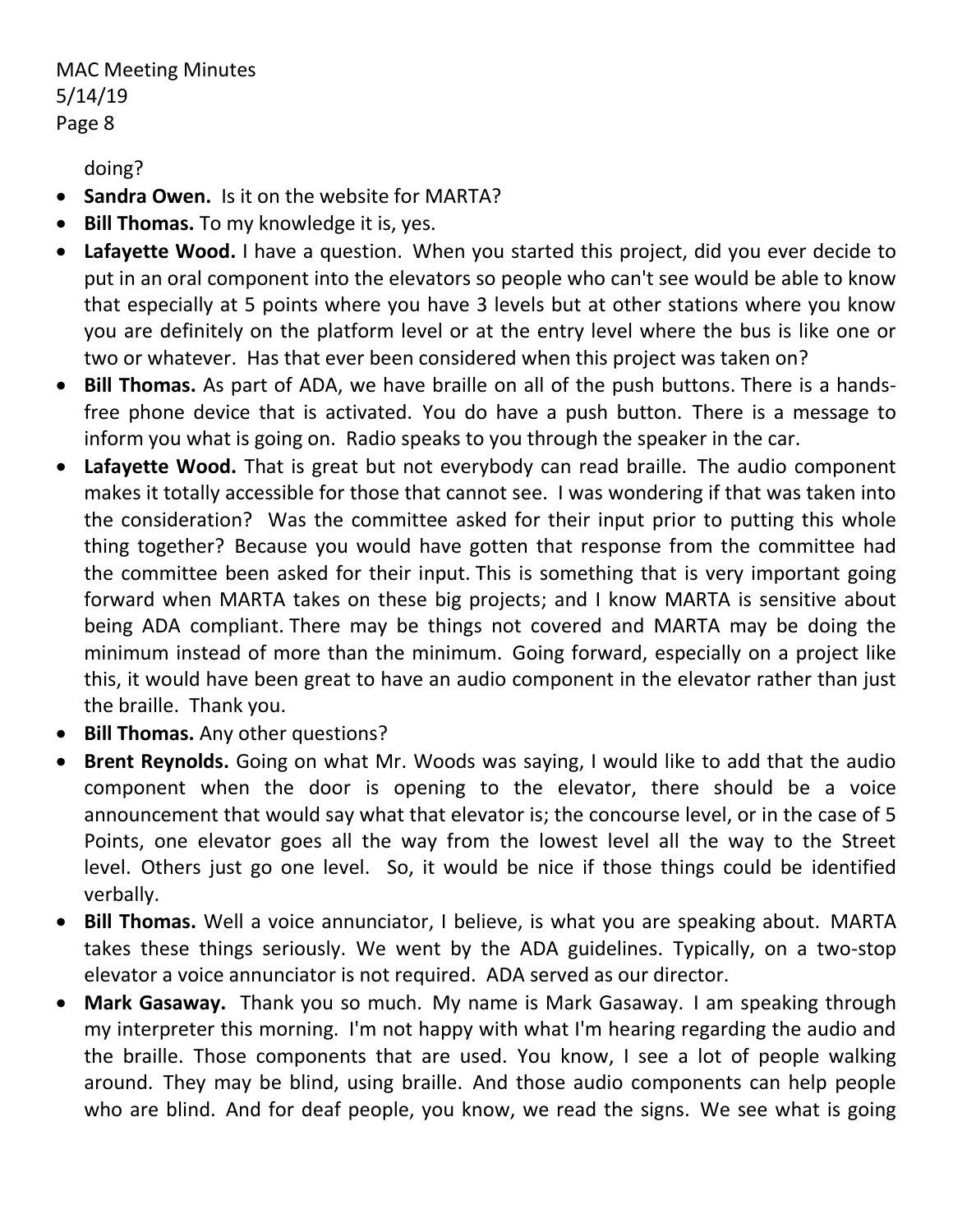on. And we don't have that audio component. So, how can, you know, a deaf person and also a deaf/blind person, have this [inaudible] to use as well because if you have a deaf/blind person they can't see things clearly. They can't hear at all. For myself I am deaf and blind. I can use my feeling sensation to feel vibrations. And my feelings tell me where we are going to and what is going on. I use that sense to know what I need. But I know other deaf/blind people in the community are not as savvy as me. My vision is very blurry and I'm not able to read or use braille personally. As far as the auditory component I hear nothing. So, how can you help the deaf/blind community with these renovations? I have heard a lot of discussion said about blind and deaf people separate. There is a community of the deaf/blind people. So, how can you help solve this issue for this population? I'm not sure how you are going about to do that. Thank you.

- **Bill Thomas**. That is a dilemma that I really don't know how to address myself. If braille is not utilized -- if there is some sort of feature that comes with elevator equipment for that, we are certainly receptive to look at and evaluate that. [If need be move forward with it.] At this time, I don't know how to answer that.
- **Jorge Urrea.** I'm pretty familiar with the ADA. I know what the ADA is requiring [Inaudible] elevators. But the ADA is [Inaudible] more tools that the ADA requires. I would suggest you take a look at some kind of system that maybe you guys can implement. The elevators have announcement systems. I know some elevators right now [Inaudible] what floor you are on. That is it. With the technology, maybe you guys are trying to find any new system that can be implemented to the new elevators or the elevators we have working right now. Let us know if it is something doable to do for MARTA. We really need it [Inaudible] system. [Inaudible].
- **Bill Thomas**. I will certainly do that and try to come up with something else.
- **Jorge Urrea**. Okay. That would be great.
- **Robert Lossie**. I know the scheduling and budgeting is part of this. At 5 Points Station there is an elevator for East-West and an elevator for North-South and there are 3 levels for each of those elevators. Would it be possible to upgrade even though you already committed to the schedule, is it possible to upgrade that before the entire project is completed?
- **Bill Thomas**. I will explore that.
- **Jorge Urrea**. Can you give us an update at the next meeting?
- **Bill Thomas**. Yes.

## **Scott Foreman, MV Transportation**

**Scott Foreman.** Good Morning. I'm the Manager for MV Transportation. I want to talk about the [inaudible] 2-weeks ago; at 4 O'clock in the morning is when I got the call. The term hack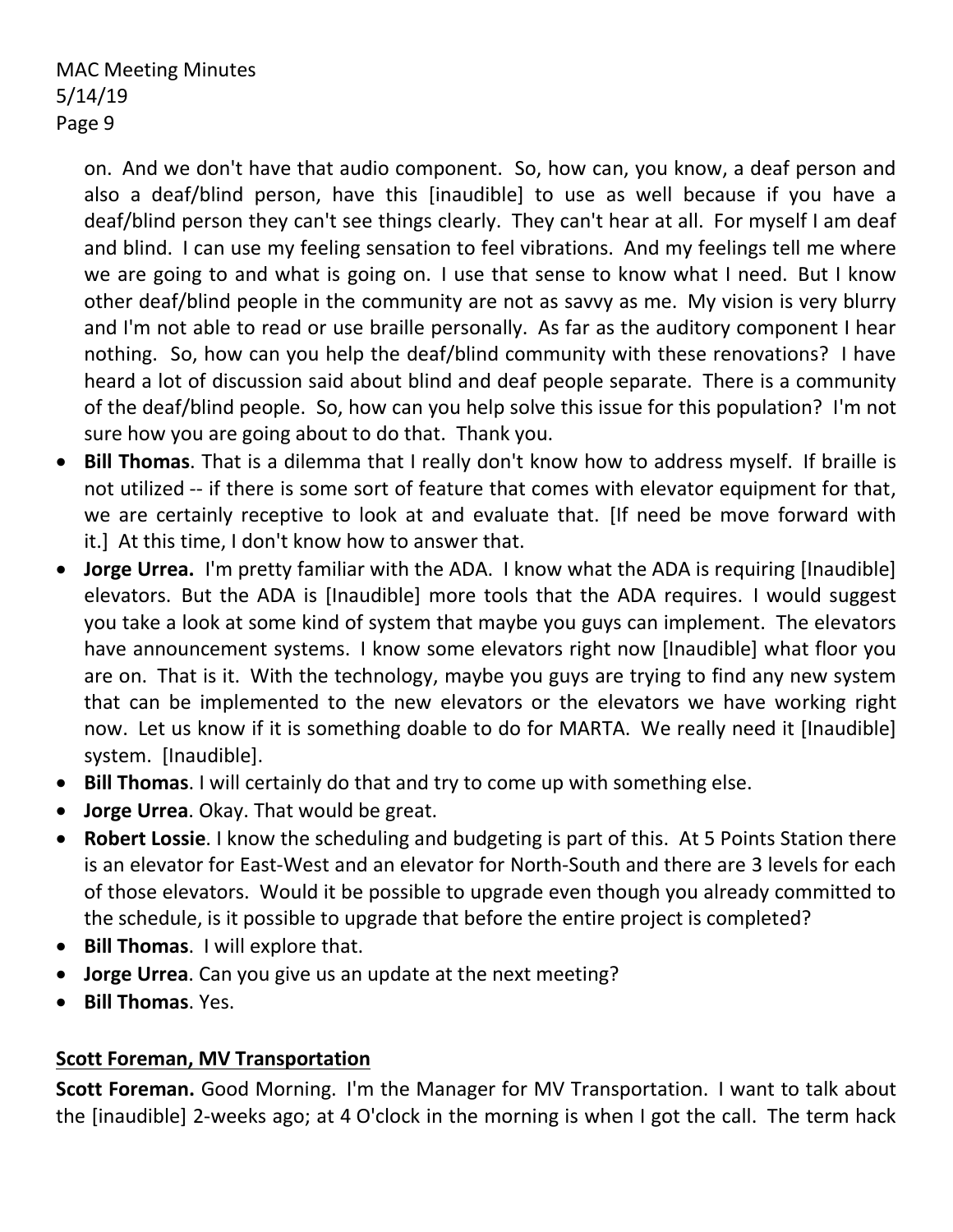was a misnomer. There was no information released. Nobody got information, passengers or employees anything like that. It was a ransomware attack which is where they basically take control of the system and request money to get it back. I did hear somebody say it was a national attack. That is correct. It was multiple companies worldwide. The first information was dozens of companies. By the end of the attack we found out it was hundreds. The way we were impacted locally Friday we had no ability to know who was riding on Saturday. The staff got together to determine how to get the riders on Saturday without being able to contact anybody. Our focus went to the Saturday before and looked at people who had gone to dialysis or other subscription-type trips and just repeated them from that Saturday. That was the first step. The second step was calls that came in that we had taken manually. We inserted those. We dispatched by pen and paper for the day. We rebuilt servers at the offsite center. At this point we are nearly 100 percent operational again with just little tweaks here and there that needed to happen, but nothing major at this point.

- **Sandra Owen.** What makes you vulnerable to be part of the group that got hit?
- **Scott Foreman.** It was a day 0 attack. All of the anti-viruses take viruses and fight those. Day 0 happened and there is no software to combat them. The concern for us was that it was a day 0 attack. Since we have seen this vulnerability, we are investing into backup systems and ways to communicate with passengers. There was an extreme level of understanding from passengers once it was understood what was happening. That would have been more so if we could have gotten to them ahead of time and tried to be proactive about it. I can't predict in the future. If we could speak to passengers beforehand we could have put that information out.
- **Sandra Owen.** Now that it has happened. We appreciate all the work you put into it. It was difficult for those that had to have a ride as well. The question is the hacking will happen again. That is part of our daily life. What is being done communication wise for the future when something like this happens again? How will users be communicated with?
- **Scott Foreman.** That is the separate database we are talking about. We will contact the riders to say it is happening. One of those is like a separate website that is just an MV website or some other way to communicate stuff out. We have a number of things we are working on. This was a national level event. There are a lot of people working on that not happening again, the communication part. The bigger ones were Dallas and Atlanta.
- **Sandra Owen.** Has anyone from Mobility been in dialogue with the MARTA Board. Mobility could be on the list next.
- **Scott Foreman.** Our systems are completely separate in that regard. So, that is not something [Inaudible].
- **Sandra Owen.** But they are aware.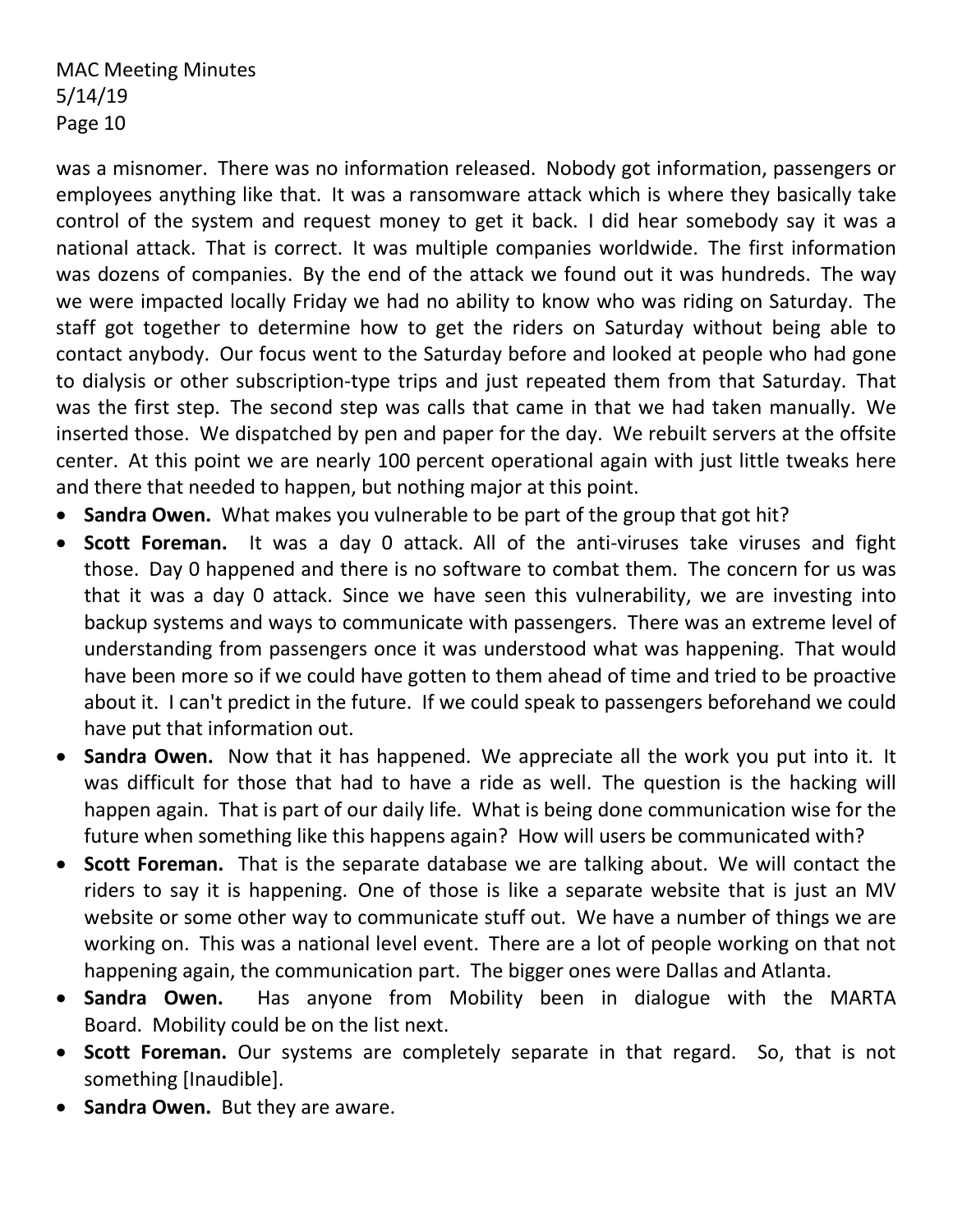- **Scott Foreman**. Yes, sorry. They are aware.
- **Sandra Owen**. I understood when this happened data was not available to you.
- **Scott Foreman**. Correct.
- **Sandra Owen**. So how did you get the data on the dialysis patients?
- **Scott Foreman.** We pulled off paper manifests from the week prior. Multiple staff overnight looked through each individual manifest. They were printed out.
- **Sandra Owen.** [Inaudible]. In the past we have had software problems before the technology increased and there were no print-outs for trips.
- **Scott Foreman.** Correct.
- **Sandra Owen.** So now there are print-outs every day done on trips.
- **Scott Foreman.** Yes. We keep a backup.
- **Lafayette Wood.** Mr. Foreman. One question is there was a reminder system that was put in place. It went down during this ransomware attack. Over the past year and a half, dozens of people have been trying to get on the reminder system, and all we have been given is kind of a stone wall -- "We are working on it. We are working on it." Now there were over a hundred or so people that initially got on, but no one was ever added. Are you aware of this situation? Does this have to do with MV or MARTA?
- **Scott Foreman.** I'm aware. It is called the IVR system. It is on my list of things we are working on. I have been here about 4 months. I'm getting back history on things. With MARTA, we are moving forward to get these things moving in the right direction.
- **Lafayette Wood.** Recently I was in a situation where I was trying to get a MARTA ride on MV, and after my 30-minute window I was told my ETA that it was 10 minutes. Then 15 minutes later, it is 10 minutes. And then 15 to 20 minutes after that -- and this went on for an hour and a half. And I wanted to know if my ride originally was 10 minutes away, how many buses they changed for me to be on because none of the buses showed up. I finally had to take a Lyft ride home. Is it possible to look into dispatch? ETA is only communicated what dispatch tells them. It is not right to keep saying 10 minutes and keeping the person waiting an hour and a half. Can you check into that?
- **Scott Foreman**. I can. I will get with you after the meeting and get your specific information. One question I was asked earlier is how we are working to make sure things don't happen again. What I can tell you is we have a progressive disciplinary process. If things are not happening the right way we follow that disciplinary process. That is the quick answer to what you asked. We can get more specific later down the road.
- **Jordan Hall**. Have you thought about developing an app specifically for the paratransit?
- **Scott Foreman**. I have not. I can look and see if we have other places in the country.
- **Jordan Hall**. I am the Mobility Coordinator for the Statewide Independent Living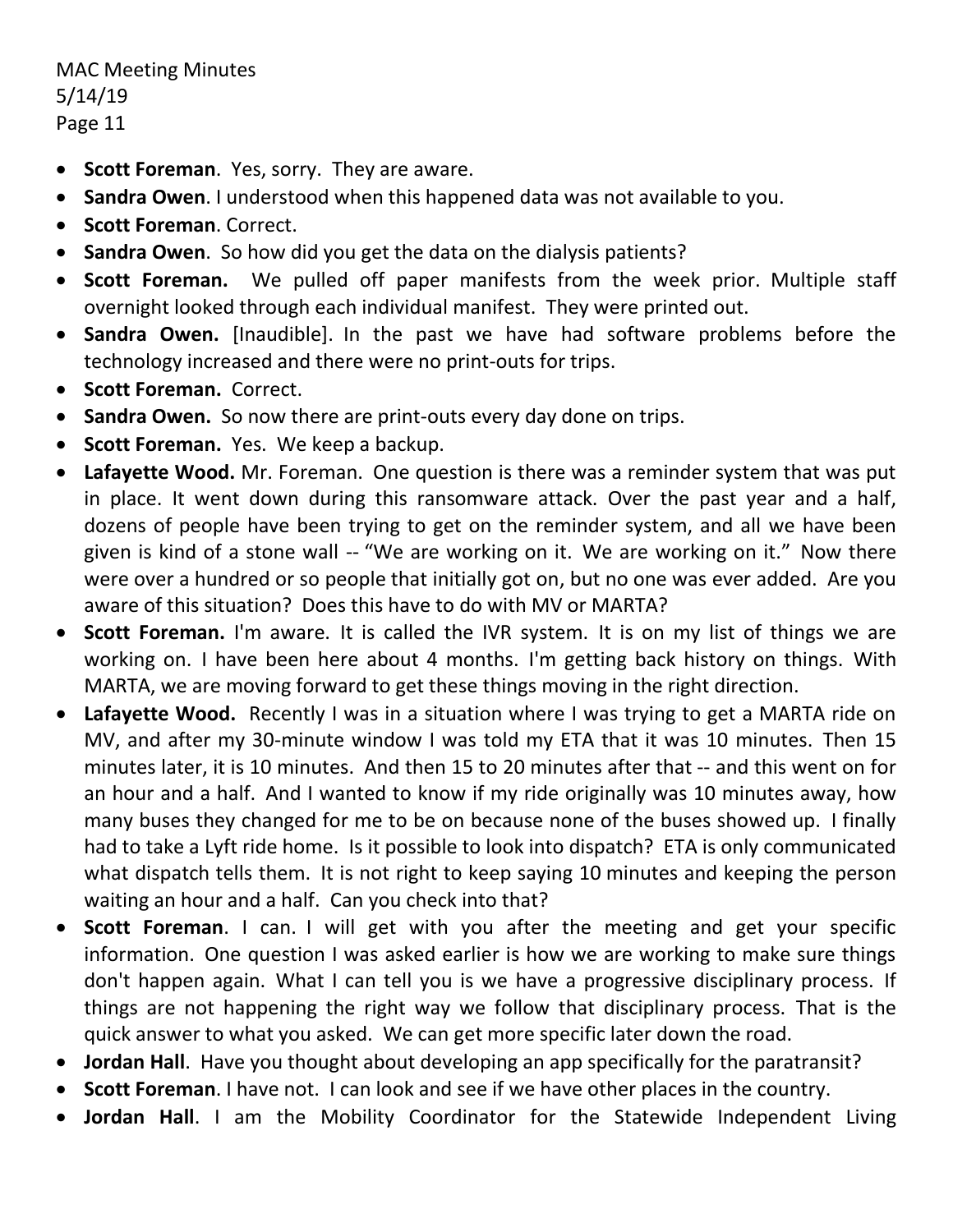Council. We are currently speaking with an organization that specializes in app software. If you would like my contact information, I can introduce you to them. I think that is one of the biggest contributors in the lack of communication. Another thing we like about the technology they provide, is there is availability on the app, but there is also a call-in system. There are multiple ways to use it. I think if something like that was in place for MARTA Mobility that would alleviate a lot of the issues.

- **Scott Foreman**. I will give you my contact information.
- **Brent Reynolds**. Good Morning Mr. Foreman. This is another software, hardware, human issues regarding the card reader on the vans at the fare box system. I was on the van yesterday afternoon around 1 o'clock and the driver [Inaudible] paying cash. She said what did you pay cash for? She said she called the card in. So, it is a possibility I may have paid for that ride twice yesterday afternoon. I'm finding still frequently even as I'm one of the heavy riders, the heavy use riders. A lot of times that system doesn't work at all. The card reader, sometimes they want to see your card and write down the number. Sometimes they say don't worry about it. It just varies all over the place. Also, I have noticed yesterday too, this is an issue I have been complaining about for years. With the drivers some of us live in communities, apartment complexes that have a lot of seniors and people with disabilities. There are vans coming and going picking up and dropping off people all day long. Medical transit vans and vans from senior centers. It bothers me when a van pulls up and I go toward the door and the driver says what is your name? They need to, first of all, identify themselves as MARTA Mobility and they need to say who they are coming to pick up.
- **Scott Foreman**. I agree with you 100 percent. That is one of the things we are working on through monthly education and refresher training.
- **Brent Reynolds**. That was the same trip yesterday afternoon with the same driver. You sat there and watched me put cash in and then told me afterward that you called my card in. I never heard anybody talk about calling the card in because how will they know? If she wanted to know my name, how did she know who I was, and if I had any rides on my card?
- **Sandra Owen**. Could you speak to the issue of why drivers are being asked to wait in the lounge for shift vans to come in? Many of the new vans are still on the lot not being used?
- **Scott Foreman.** I can't speak to the new vans. I can speak to the drivers. A lot of vehicles are shared morning and afternoon. As we know, the nature of paratransit doesn't allow for 9 to 5. Sometimes it runs late or gets off early. So, some of those buses are not coming back at the exact times. The drivers have to wait, on occasion. The 3 to 4 hours is very rare. It is usually less than a half hour they are waiting. Maybe an hour for the transfer of a bus. We move rides to accommodate that.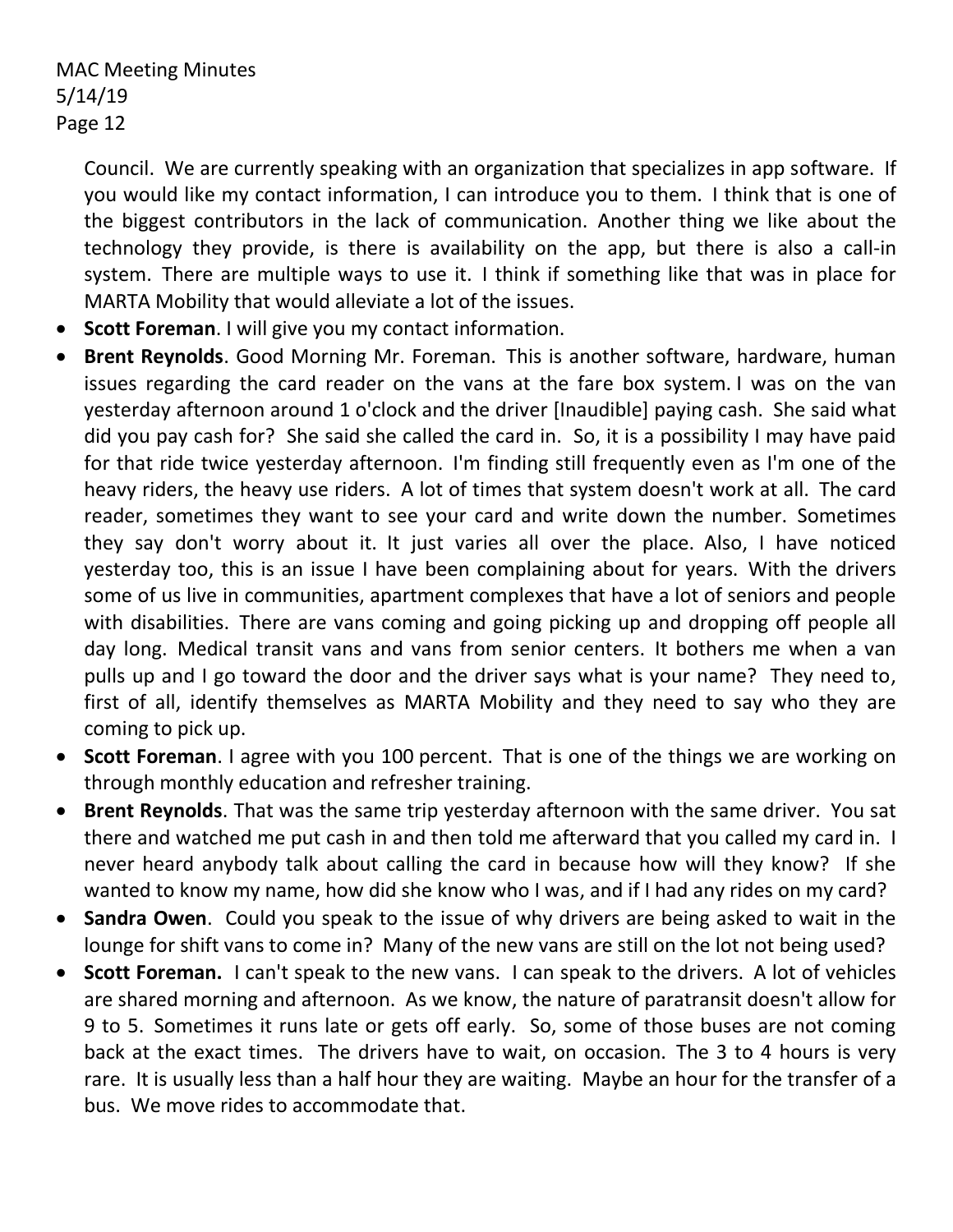- **Sandra Owen.** That brings up another issue that goes with this. I was on a trip the other day and there has been an increase in signal 40s. I'm looking at why are the drivers in the lounge when they haven't before? Why are the new vans on the lot? And there is an increase in signal 40s. That tells me there are not enough vehicles out there when we have a lot or we have some driver attrition. That is not it because they are waiting in the lounge for extended times. I'm curious.
- **Scott Foreman**. Well, like I said, the extended times are rare. It is very uncommon for that to happen. But as far as the buses, we are in the process of switching out the new vehicles for old vehicles. That takes some time. It is one for one swap. As one goes out one comes in.
- **Sandra Owen.** [Inaudible].
- **Scott Forman**. When I get the paperwork, it is completed, yes.
- **MALE SPEAKER (?)**. This is addressed to Mr. Foreman. I'm a student at CVI, Center for Visually Impaired. I had \$20 put on my Breeze card yesterday. When I went to pay my fare, the driver told me that it wasn't on my card. And I told him \$20 had been put on my card by the school yesterday. As a result, he said that when you put \$20 on the card, you have to wait a day before it is activated. Is there any truth to that?
- **Scott Forman.** I honestly have no input or connection to the Breeze information.
- **Roosevelt Stripling.** [Inaudible]
- **MALE SPEAKER (?).** Okay. Thank you. Mr. Stripling. Are you indicating the money online? They didn't go to a station? They loaded it online? They went to the station?
- **Roosevelt Stripling.** If they went to the station, that money should have been loaded on the card. There are sometimes technical issues. We encourage customers to take the receipt so it makes it easier for the Breeze card individual to investigate. If you went at the station and loaded it, then that money should have been available assuming it was loaded correctly, which means that whoever loaded it also tapped the second time which allowed the activation of the pass of money to be on the card; because if they only load it, put the money in the machine, tap once and not tap the second time…the second time is when the funds are actually loaded on to the card and activated. That is one issue. The other issue is if it is loaded online, it will take 24-hours for those to show up. That is why I asked for the clarification.
- **MALE SPEAKER (?).** [Inaudible] \$5 yesterday. And as of today, my card is working. I rode here today, and the card is valid today. They did go to the station yesterday and put \$20 on my card. Thank you.
- **Bernice Bird**. Hi. My name is Bernice Bird. I appreciate you all. I am very grateful for you too. My question is when I go down to CVI and there is like 5 or 6 of us going in the same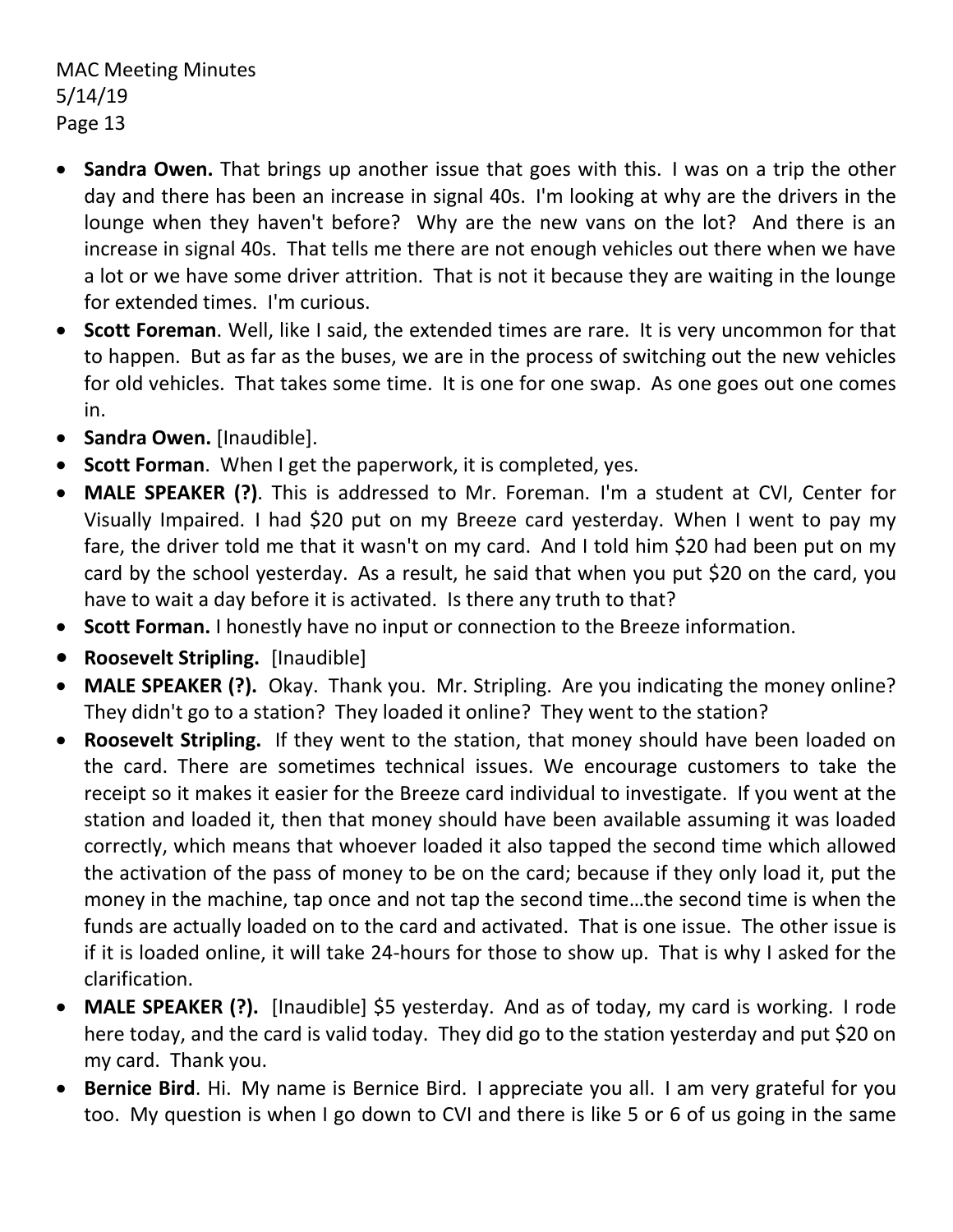direction, I know there is a half hour of time you can pick us up. Like 5 or 6 will all be going in the same direction. They will send a different bus for each one of us. I don't understand why that is because a lot of times I'm on the bus by myself. I think that is -- you spend a lot of money extra in gas that is not needed.

- **Scott Foreman.** The shared ride system is produced by algorithms in the computer. Depending on ride length, distance, direction, there are a number of things that go into determining if there should be multiple people on trips on the same bus. I can look and see what those reasons are. I can talk to you briefly after the meeting and get an idea of when you ride and get back to you on that.
- **Brent Reynolds.** As a follow-up, there are numerous instances where 2 or 3 people are going from the same point A to the same point B and 3 vans come. And 1 person gets on and in many cases, they are alone in the van with the driver or there might be one other rider. We have been mentioning this for years. So, this is not new.
- **Scott Forman.** Understood. If we catch them, we combine them. Sometimes they slip pass. We try to combine them if we can.
- **Lafayette Wood.** I would like to make a suggestion that when there are events, if MV linked in to different events that go on, that happen on regular intervals like chapter meetings and meetings of different clubs or organizations, that if that information was given to you either by the different organizations or by you reaching out, I think that you could adjust your trips much more efficiently; if that exchange took place. I don't know if you are open to that idea. But it seems to be that we are looking for not only dependability, but also looking for efficiency on your end; because then you have vans available to multiple people and to be available when you need that space of time for someone else. So, if you are -- I would like to talk to you further about that.
- **Scott Forman.** I'm absolutely open to it. I have been out in the community going to different centers and workforce programs, trying to introduce myself and talk to the staff and meet people in the community. I'm open to these types of connections and communications. Thank you.
- **Paula Nash.** Are there any more MARTA updates?

## Open Discussion

- **Jorge Urrea.** [Speaking to visitors] So, we want you guys to introduce yourself and let us know a little bit about you.
- **Mark Gasaway.** This is Mark again. I wanted to add a comment really quickly. When we started this meeting, I saw the interpreters were mentioning Gwinnett County and how the Gwinnett vote did not pass; but I would like to try to help because there are many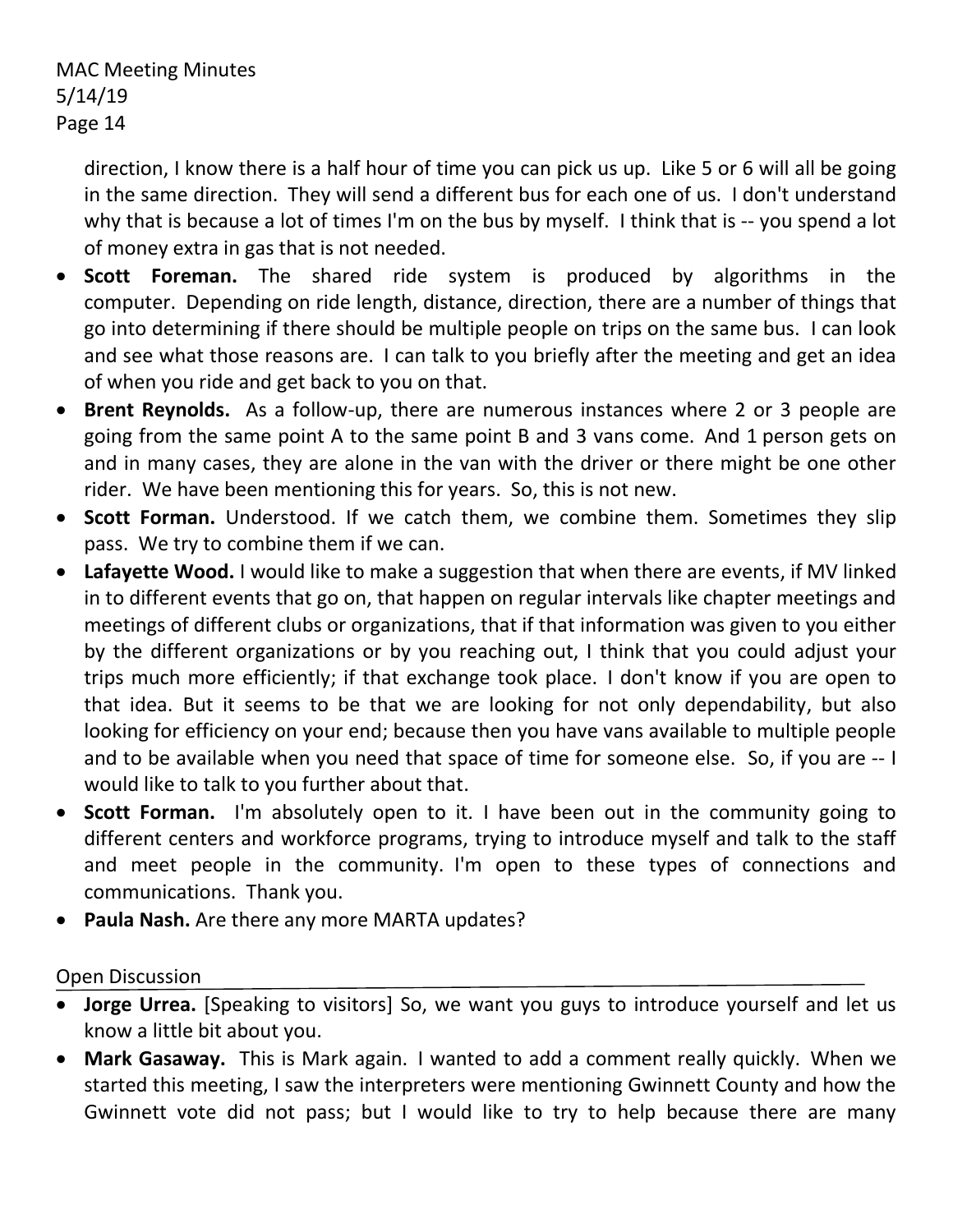deaf/blind people in Gwinnett County. And I don't know how to help them, so I'm asking the management, the staff here if it is possible to help me to come up with some ideas on how I can help the deaf/blind community in Gwinnett County since the vote did not pass. If there is any way to help we can go through Paula or try to get in touch to pass the vote with my contacts in Gwinnett. I'm really interested in helping those people in that area. Thank you.

- **Bernice Bird.** [Inaudible] Bernese Bird. Blind community.
- **MALE SPEAKER (?).** [Inaudible] CVI (Center for the Visually Impaired).
- **FEMALE SPEAKER.** [Inaudible].
- **FEMALE SPEAKER.** My name is Elvira [Inaudible]. I have no problem. When I [Inaudible] I appreciate it. I really like the bus and everything but what happens to me, I have been riding MARTA for 23 years and all those 23 years it was good. But these days, riding MARTA when they pick you up and they say you have to ride this or you have to [Inaudible]. College Park [Inaudible] all the way to Decatur. I have to ride to Decatur and then go to College Park. That is not fair to me. That is a 2-hour ride, I have to sit on that bus. I have to use the bathroom. I can't ask the bus driver to use the bathroom. That is not fair to me. I [Inaudible] about that. Thank you.
- **Lafayette Wood.** I would like to address the Chairman. When you plan to have applications for being on the committee being distributed, it is not good enough to just say that it is going to be on the website because several people in the community do not use computers. Typically, in the past they have announced the applications would be made available and then you know you can apply to be on the committee. All the committee members are overdue. Some almost a year and a half; others 6 months. So, when do you plan to make applications available to be able to be on the committee? Thank you.
- **Paula Nash.** We will make the applications available very soon. We will -- right now we have definitely two vacancies. There are a few spots that did expire in December as well. There is none that are past December, but there are a few that terminated in December. We will start making those available as well. But there are two current vacancies that are definitely vacant, and we will begin putting those on the website as well as making the applications available and get the word out.
- **Jorge Urrea**. Also, if there is anybody without access to the internet, they can just call MARTA, and MARTA can mail an application for you guys to fill it out and send back to MARTA. Okay. Okay. So, I think that the meeting is over today. Thank you everyone for coming. I hope to see you next time.

#### **Adjournment**